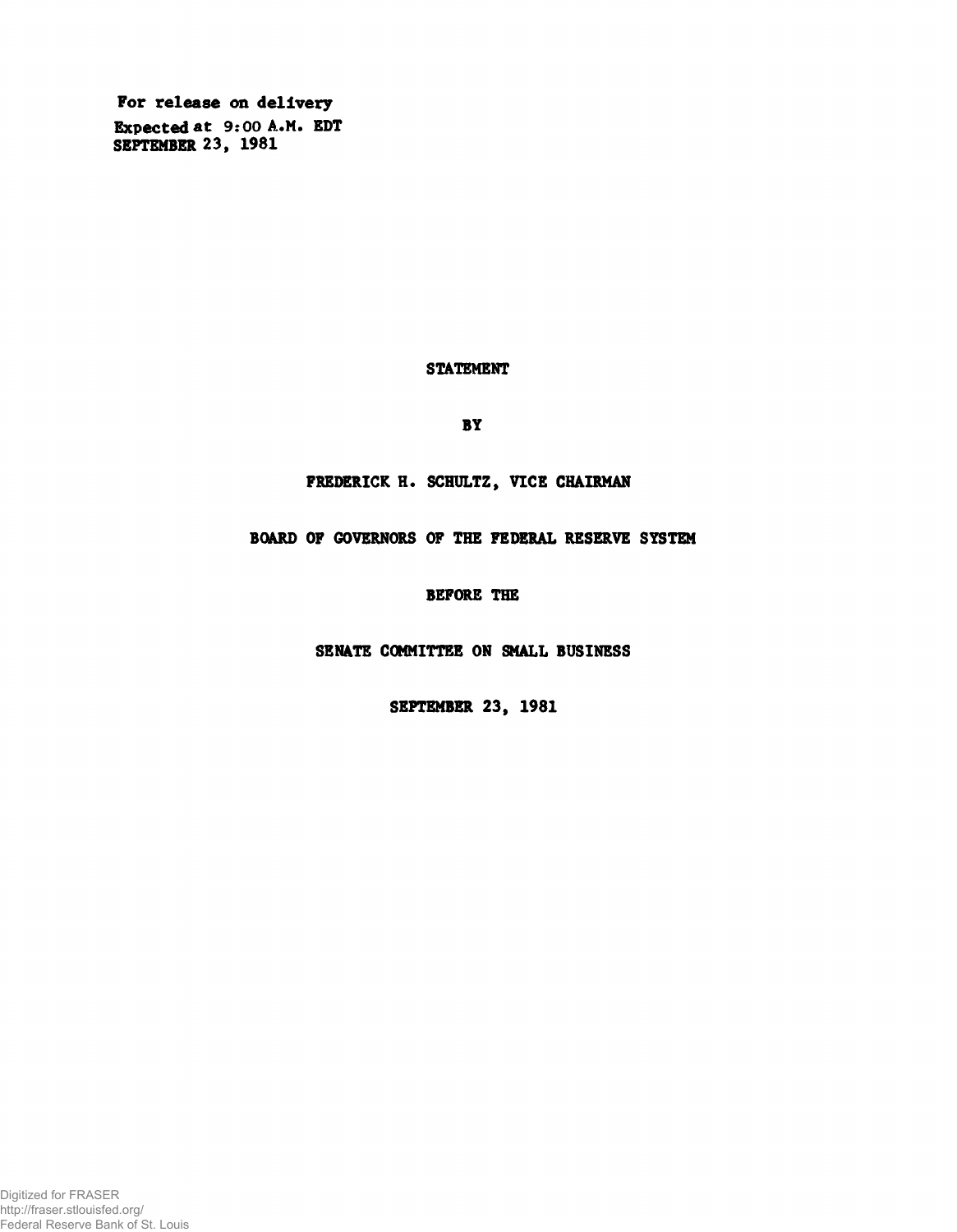I appreciate the opportunity to participate in this hearing on the impact of high interest rates on small business. Driven principally by rapid and persistent inflation, interest rates have been at extraordinarily high levels through much of the past several years, causing serious problems for many sectors of the economy.

Because small businesses account for the vast majority of the firms in this country today, and operate in all areas of the economy--in both a geographic and business sense— it is not surprising that they are feeling the effects of the high rates. Moreover, there are some reasons to believe that small businesses may be more vulnerable to the adverse consequences of credit stringency than are larger firms. Recently, Chairman Volcker sent a report on the impact of high interest rates on small business as well as on the auto, housing, and agricultural sectors to the Senate Committee on Banking. I have submitted that report with my statement and, as a basis for discussion at this hearing, I would like to highlight and elaborate on some of the major points made in it concerning small businesses.

1. Small businesses typically depend relatively more on debt financing than larger firms since their sources of equity capital are more limited. As a result, small businesses tend to have higher ratios of debt to equity, and the interest on the debt of small firms likely absorbs a relatively larger portion of cash flow than for similarly situated larger firms. The squeeze on cash flows of smaller firms can be especially intense if competitive pressures and sluggish demand prevent them from passing along the full cost of higher interest rates to their customers.

2. Small businesses tend to rely on commercial banks to meet their credit needs. This suggests that the impact of high interest rates on this sector depends to a great extent on the cost and availability of loans at banks and on the relationships between small businesses and their banks.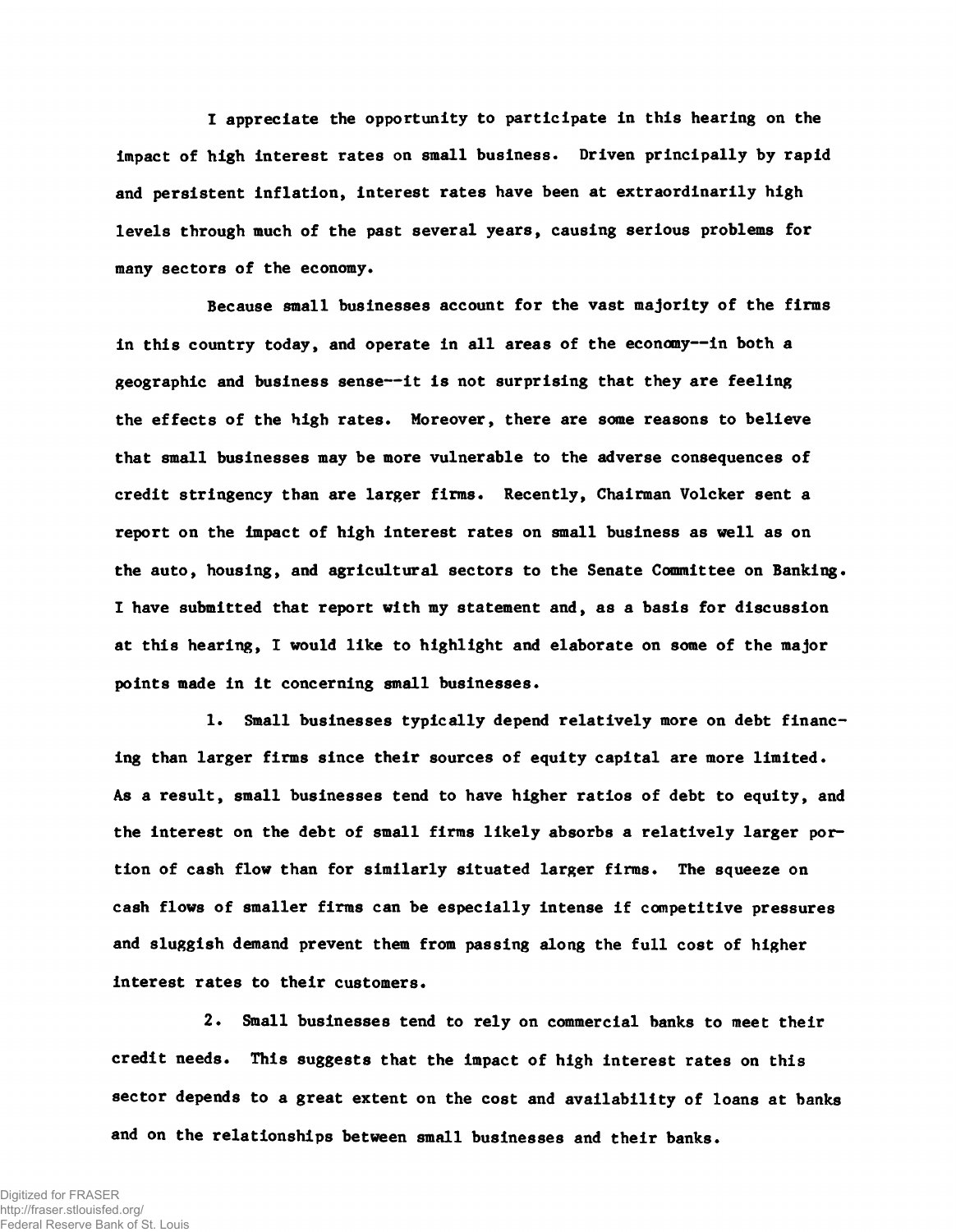3. Direct information on the terms of bank loans made to different size businesses is not available, but data from the Federal Reserve Board's Survey of Terms of Bank Lending show that rates on small loans have risen less than those on large loans over the past several years. Moreover, in recent surveys, the average levels of rates on small loans at small banks, the type usually going to small businesses, have been generally about the same or even lower than the rates charged on larger loans at large banks. Of course, these data do not reflect the ability of large businesses to reduce borrowing costs by accessing other markets, where rates at times may be more attractive.

4. Problems of credit availability do not appear to have worsened markedly for small business this year. This is in contrast to earlier periods of high interest rates, when lending at banks— especially small banks— was severely constrained by difficulties they faced in attracting funds because of limitations on interest rates they could pay on deposits. In these circumstances many small businesses encountered trouble obtaining credit at any price. More recently, with restraints on the rates banks can pay somewhat more relaxed, most small businesses have access to credit, if they are willing to pay the price. In addition, a number of banks throughout the country reportedly have been making special efforts to be more flexible in meeting the needs of small businesses, a practice which the Federal Reserve System has consistently encouraged.

5. Although I am confident that our assessment of the current status of bank lending to small businesses is reasonably accurate in broad outline, we are aware of our lack of more detailed knowledge of this crucial relationship. In that regard, the Board, in conjunction with the interagency task force on small business finance, is currently in the process of conducting a personal interview survey with lending officers at 250 banks throughout the

 $-2-$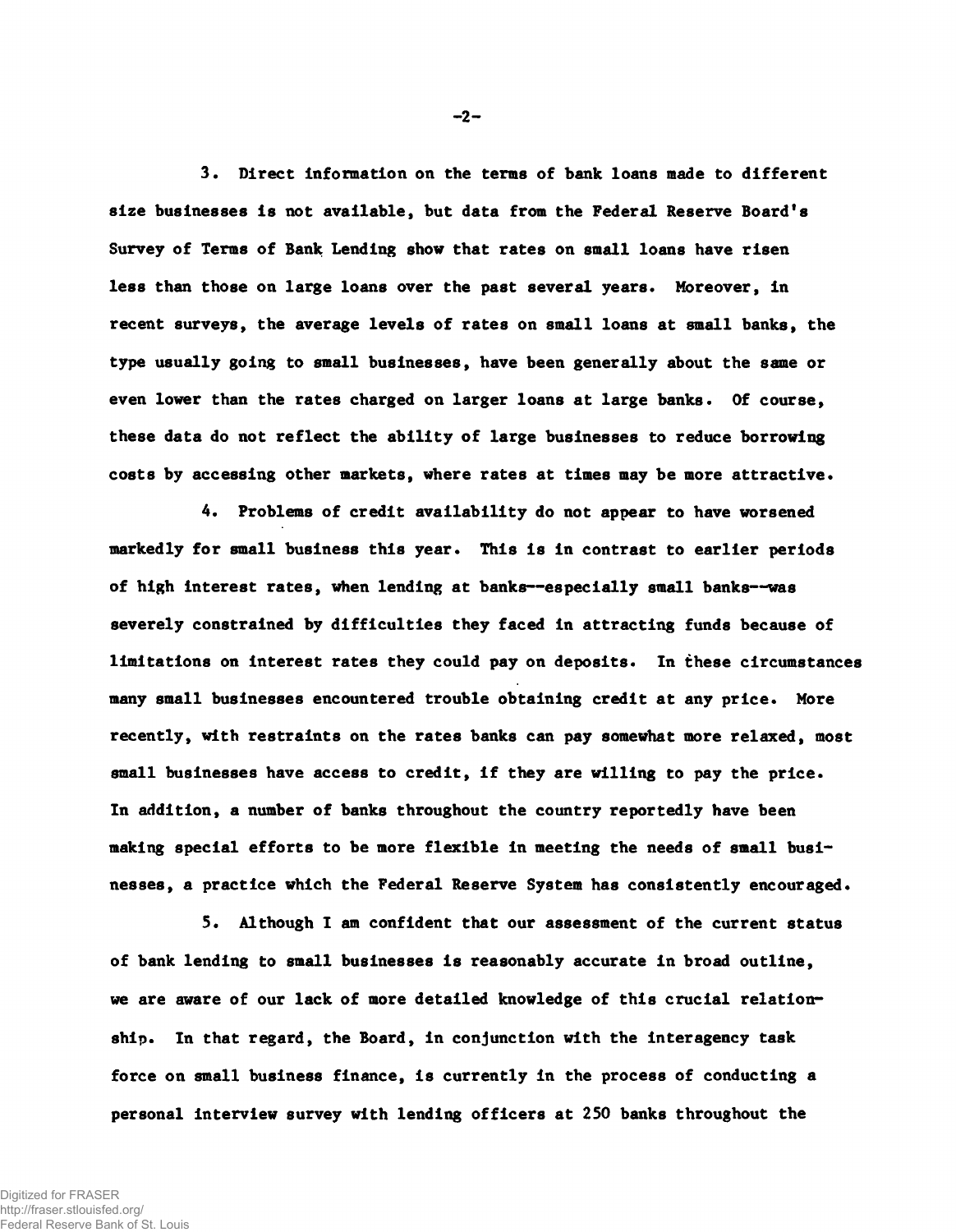country on commercial bank small-business lending practices. The interviews include questions on availability of credit to small businesses, loan characteristics, pricing and profitability, and use of government programs. The information gathered from the interviews will give us further insight into the effects of current credit conditions on small business. A report on the results will be sent to the Congress in early 1982.

*f\*.* Finally, I am encouraged by reports that many firms are learning to cope with the adverse financial and economic environment through such means as improving their product pricing strategies, cutting costs, reducing inventories, and managing cash more closely. Nonetheless, the large increase in bankruptcy filings since early 1980 is an indication of the difficulties being experienced by a number of small businesses. Of course, the bankruptcy numbers reflect not only problems related to high interest rates, but also those related directly to inflation and sluggish economic activity, as well as the liberalization in the bankruptcy code effective October 1979.

In sum, small businesses, along with larger businesses, households, and many lenders, are facing a very trying situation, the proximate cause of which seems in large measure to be high interest rates and intense competition in the credit markets for a limited supply of funds.

Moreover, many have asserted that this situation can only be worsened by the recent surge of bank lending activity associated with mergers among some very large firms. The loans and commitments involved are extremely large, and some have concluded that funds advanced for this purpose will not be available for any other use— such as for lending to smaller businesses.

 $-3-$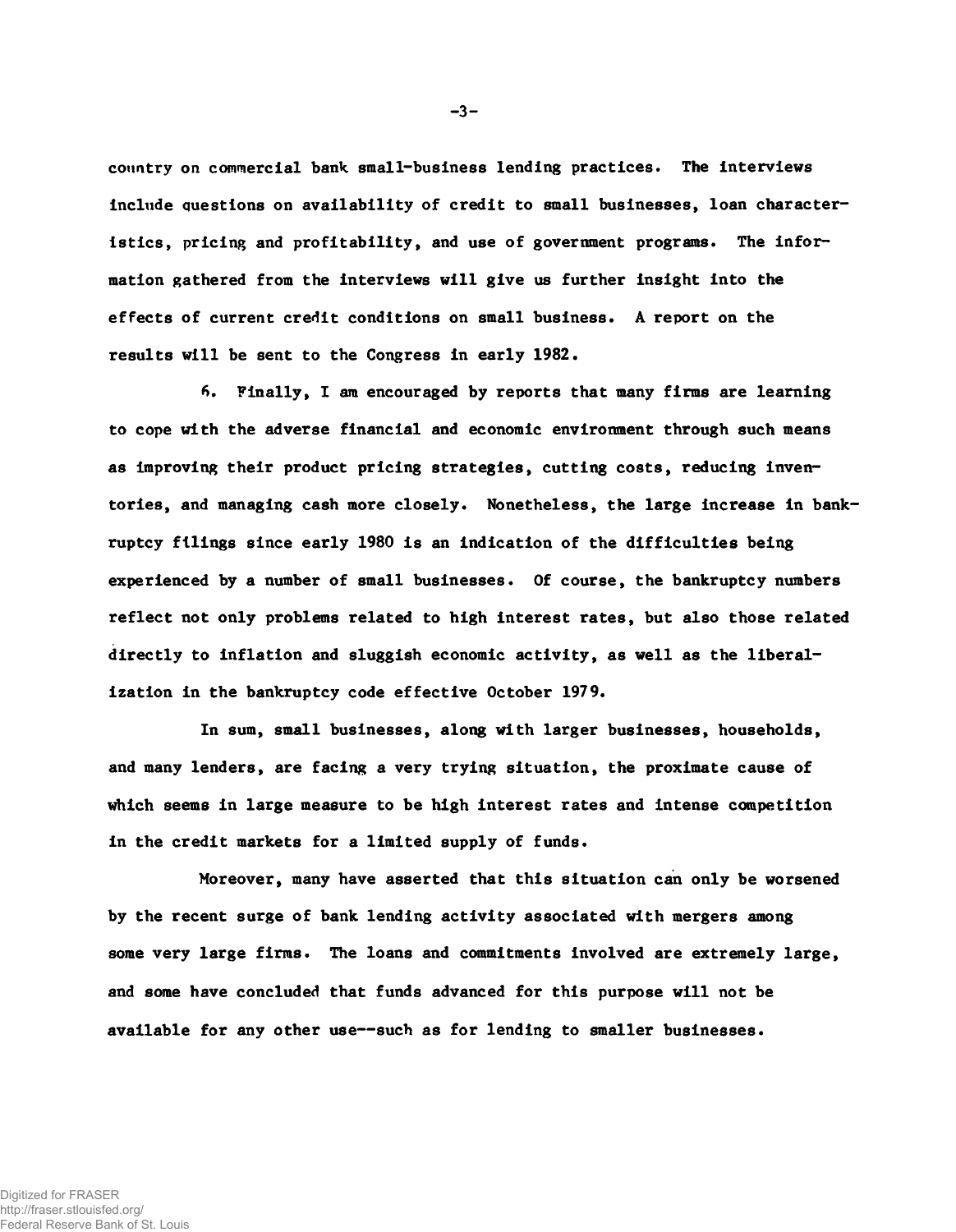In my view, any effects from this activity are easily exaggerated. First, the volume of credit involved is not that large relative to total flows; the actual amount of loans taken down for takeover purposes appears to be much less than the reported credit lines, in part because a number of the lines were related to the proposed takeover of the same company. Second, and more importantly, these loans and the transactions they finance do not in any fundamental sense use credit in such a way as to make it unavailable to other borrowers. The actual transactions involved in the mergers merely result in a transfer of financial assets; the acquiring company borrows money from the bank to pay the stockholders of the acquired company. The stockholders then likely reinvest the money or repay debt, recycling the funds through the financial markets. I recognize that in the short run these loans could have some impact on the distribution of credit, possibly affecting its cost and availability for other bank customers. But I believe that in a freely operating financial system any distortions of this sort are likely to be small and short-lived.

The problems facing small businesses are not related to takeover lending; they are not even caused in the most fundamental sense by high interest rates. Rather, the principal source of their current difficulties is the extraordinarily high and persistent level of inflation our country has experienced in recent years. Inflation has a very direct and immediate effect on the entire cost structure of industry. Increases in labor and other input costs likely have a much greater impact on the earnings of small businesses than do rising interest rates. Recognizing this fact, small businesses until very recently have identified inflation, not credit costs, as their principal problem.

Digitized for FRASER http://fraser.stlouisfed.org/ Federal Reserve Bank of St. Louis  $-4-$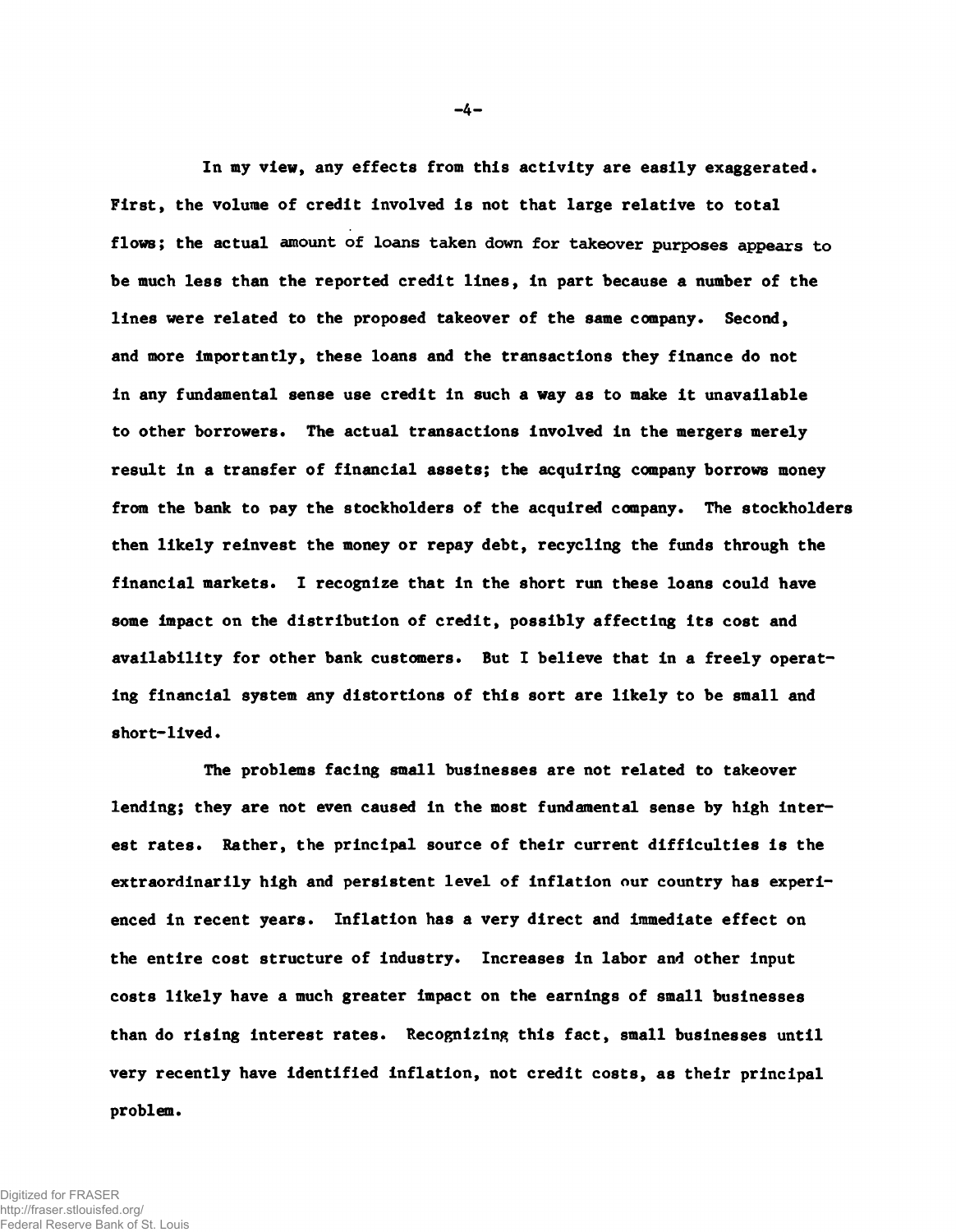Moreover, high interest rates themselves are primarily a necessary and unavoidable consequence of rapid inflation, augmented under current circumstances by anticipation of large federal deficits. Only in recent months have price increases shown significant moderation from the double-digit rates experienced in the last two years. The virulence of actual inflation and expectations that it will continue at a high rate have prompted lenders to demand interest rates high enough to compensate for the declining purchasing power of the dollars they lend. Expectations of price increases also weaken borrowers' reluctance to pay high interest rates. The impetus needed for a significant and lasting decline in interest rates is a continuing slowdown in the actual rate of inflation and a conviction by both borrowers and lenders that those making monetary and budget policy will not allow the rate of price increase to reaccelerate.

Because of the problems inflation has brought to our economy, it is imperative that the government implement policies that focus on bringing the inflation rate down— and keeping it down. For its part the Federal Reserve has been seeking a gradual moderation over the longer run in the growth of the money supply. As this policy bears fruit, we are confident that the result will be reduced pressures in the credit markets and an eventual decline in interest rates.

We realize that the adjustments required will be painful; we should not expect the reversal of a 15 year trend of accelerating inflation to be accomplished quickly and without unpleasant side effects. The process of adjustment to a noninflationary environment can be made less painful, however, if the Congress and the Administration hold down federal government spending. The tax cuts that already have been legislated need to be balanced by additional

 $-5-$